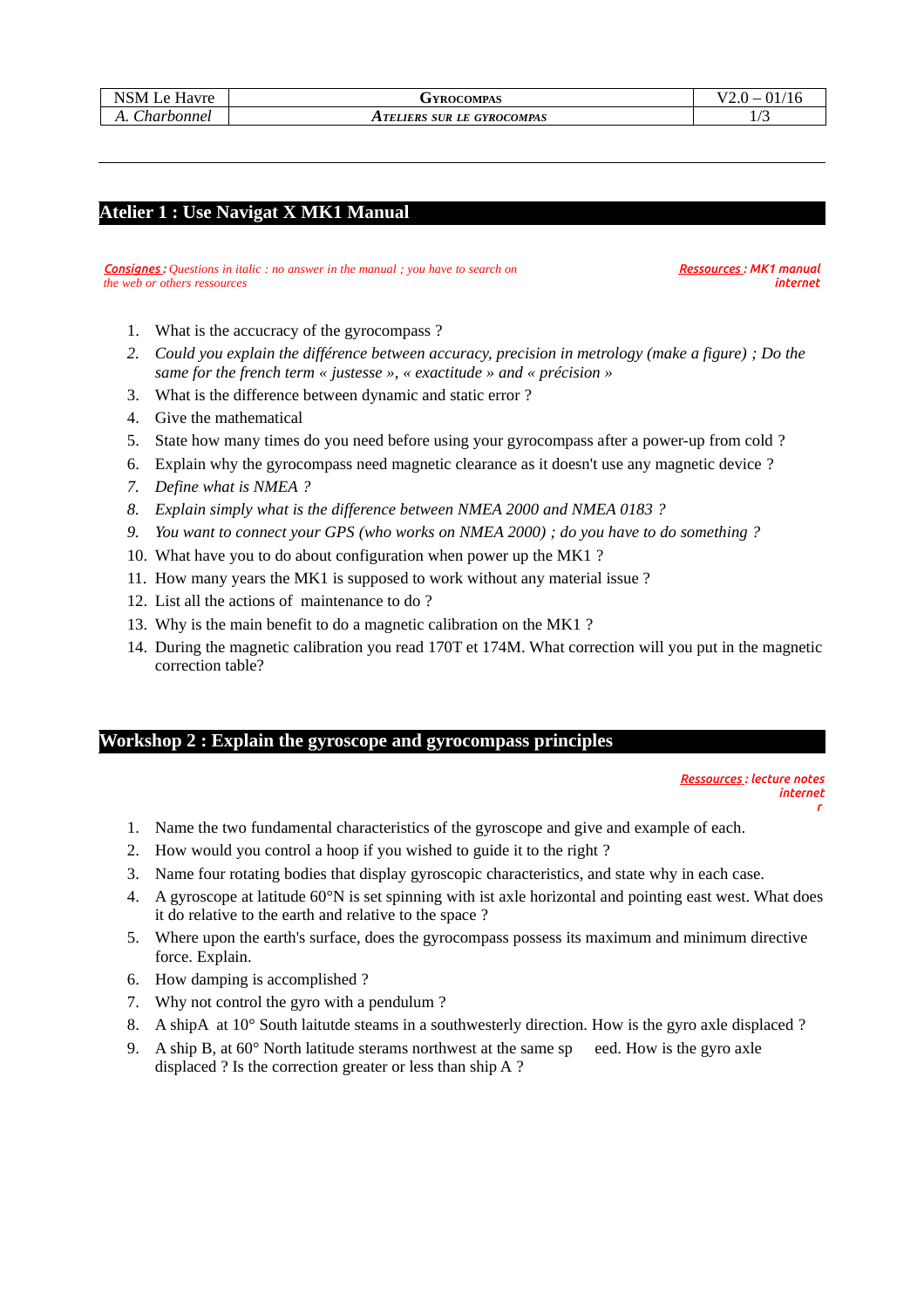| NSM Le Havre | <b>JYROCOMPAS</b>          | 01<br>/16    |
|--------------|----------------------------|--------------|
| Charbonnel   | ATELIERS SUR LE GYROCOMPAS | יו ה<br>ں ہے |

## **Workshop 3 : Expérimenter les effets gyroscopiques**

#### *Ressources : lecture notes*

## **Expérience 1**

*Tenir fermement à deux mains l'axe de la roue de vélo et le maitntenir horizontal.Votre binôme fait alors tourner rapidement la roue autour de son axe de rotation.*

- 1. Que se passe t'il si vous cherchez à modifier l'orientation de l'axe de la roue tout en le maintenant horizontal ?
- 2. Sur une figure en perspective, représentez la roue et son axe, le vecteur vitesse de rotation propre de la roue, le vecteur vitesse de rotation de l'axe / terre et le couple gyroscopique ressenti. On respectera le sens des différents vecteurs

## **Expérience 2**



I*nstaller sur une chaise pivotante et faire tourner rapidement la roue en tenant son axe horizontal.*

- 1. Que constatez vous quand vous inclinez la roue vers la droite et vers la gauche.
- 2. Refaire le dessin ci contre et représenter les sens de rotation, les forces appliquées,

*Illustration 1: Expérience roue tournante et chaise pivotante*

### **Expérience 3**

Suspendre la roue par son axe comme dans la firugre ci contre.

Mettre l'axe de la roue à l'horizontale et perpandiculaire au cable qui la tient.

*Illustration 2: Expérience de la roue suspendue*

- 1. Lacher la roue. Que constatez vous
- 2. Refaire idem qu'au 1 après avoir donner une vitesse à la roue. Que constatez vous ? Est ce normal ?
- 3. Idem qu'en deux en faisant tourner la roue dans l'autre sens. Que constatez vous ?
- 4. Expliquer ce qui est observé à l'aide d'un schéma sur le quel sera représenter les rotations, forces et moments.